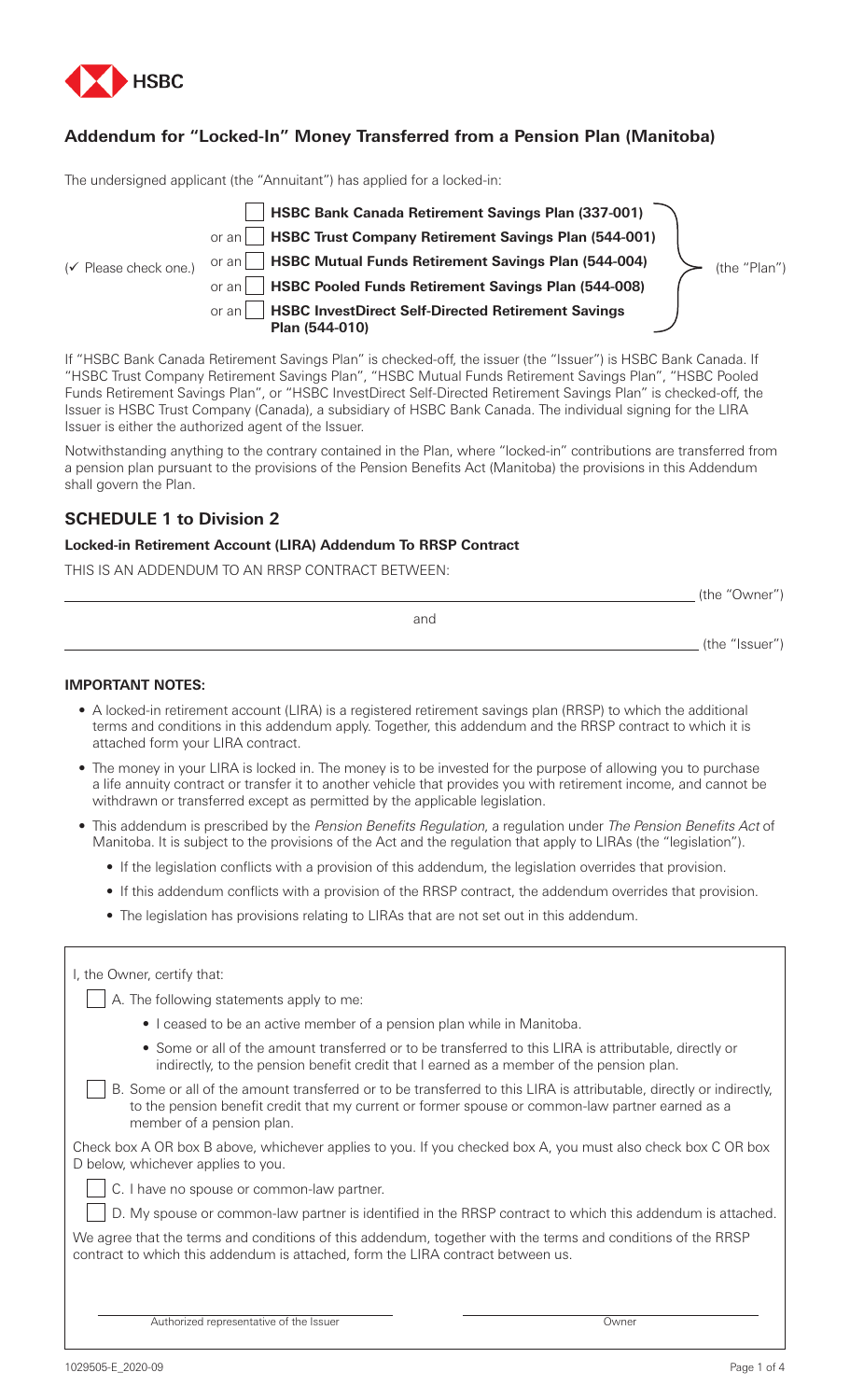# **GENERAL PROVISIONS**

#### **Interpretation**

**1(1)** The following definitions apply in this addendum, except where the context otherwise requires.

> "**Act**" means The Pension Benefits Act of Manitoba, as from time to time amended. (« Loi »)

> "**Issuer**" means the financial institution named on the first page of this addendum as the Issuer. (« émetteur »)

> "**legislation**" means the Act and the regulation. (« mesures législatives »)

> "**LIRA**" means the locked-in retirement account established by the Issuer for your benefit under this contract. (« CRI »)

"**regulation**" the Pension Benefits Regulation, as from time to time amended. (« règlement »)

"**RRSP contract**" means the RRSP contract to which this addendum is attached. (« contrat de REER »)

"**you**" means the individual named on the first page of this addendum as the Owner. (« vous »)

- **1(2)** This addendum uses other terms that are defined in the legislation. They have the same meaning here as in the legislation.
- **1(3)** Unless the context otherwise requires, a reference in this addendum to a page or provision is a reference to that page or provision of this addendum.
- **1(4)** You are
	- (a) a "**member-owner**", if you checked Box A on page 1; or
	- (b) a "**non-member owner**", if you checked Box B on page 1.

### **When addendum takes effect**

- **2(1)** Subject to subsection (2), this addendum takes effect
	- (a) when the RRSP contract is signed by you and the Issuer, if the addendum is completed and attached to the contract at the time of signing; or
	- (b) when the addendum is completed and attached to the contract with your written authorization, if it is attached to the contract after the contract is signed.
- **2(2)** If you are a member-owner with a spouse or common-law partner, no money may be transferred from your LIRA to a LIF, life annuity contract, pension plan or a VB account until the Issuer receives a copy of a joint pension waiver signed by your spouse or common-law partner.

### **Manitoba locked-in money**

- **3(1)** Only Manitoba locked-in money may be transferred to or held in your LIRA.
- **3(2)** Money may be transferred or withdrawn from your LIRA only as required or permitted by this addendum or the legislation.
- **3(3)** You may not assign this LIRA or any of your rights under this contract to any person, except as required or permitted by this addendum or the legislation.

## **Protection of retirement income**

- **4** No money or investments in this LIRA can be seized, attached or otherwise taken by any creditor, except
	- (a) to enforce a maintenance order against you; or
	- (b) if you are a member-owner with a spouse or common-law partner, to enforce a division of your pension benefit credit on a breakdown of your relationship.

#### **LIRA to be registered and administered as an RRSP**

- **5(1)** The Issuer must register this LIRA as an RRSP, and must ensure that it continues to qualify for registration as an RRSP.
- **5(2)** Money in this LIRA is to be invested in accordance with the investment rules applicable to RRSPs and in accordance with the regulation.

#### **Issuer is and will remain registered**

- **6** The Issuer
	- (a) warrants that it is registered, as required by the regulation, in relation to LIRA contracts; and
	- (b) agrees to take all reasonable steps to ensure that it will remain registered for the duration of this contract.

#### **Annual statement**

- **7** Within 60 days after the beginning of each year, the Issuer must provide you with a statement that contains the following information:
	- (a) the income and gains, net of losses, earned by the LIRA during the previous year;
	- (b) the amount and nature of any fees charged to the LIRA during the previous year;
	- (c) the LIRA balances at the beginning and at the end of the previous year.

### **Statement before and after transfer**

- **8(1)** If an amount has been transferred from the LIRA, or becomes transferable as of a specified date, the Issuer must prepare a statement showing the LIRA balance as of the date of the transfer or the specified date.
- **8(2)** The Issuer must provide the statement
	- (a) to you, if you are transferring the amount to another vehicle;
	- (b) to you and your spouse, or common-law partner (or former spouse or common-law partner), if the transfer is being made to effect a division of your pension benefit credit because of a breakdown in your relationship;
	- (c) to the person entitled to the death benefit under the LIRA (your surviving spouse or common-law partner, your designated beneficiary or your estate, as the case may be), if the transfer is made because of your death; or
	- (d) to your spouse or common-law partner, if the transfer is to a LIF, life annuity contract, pension plan or VB account.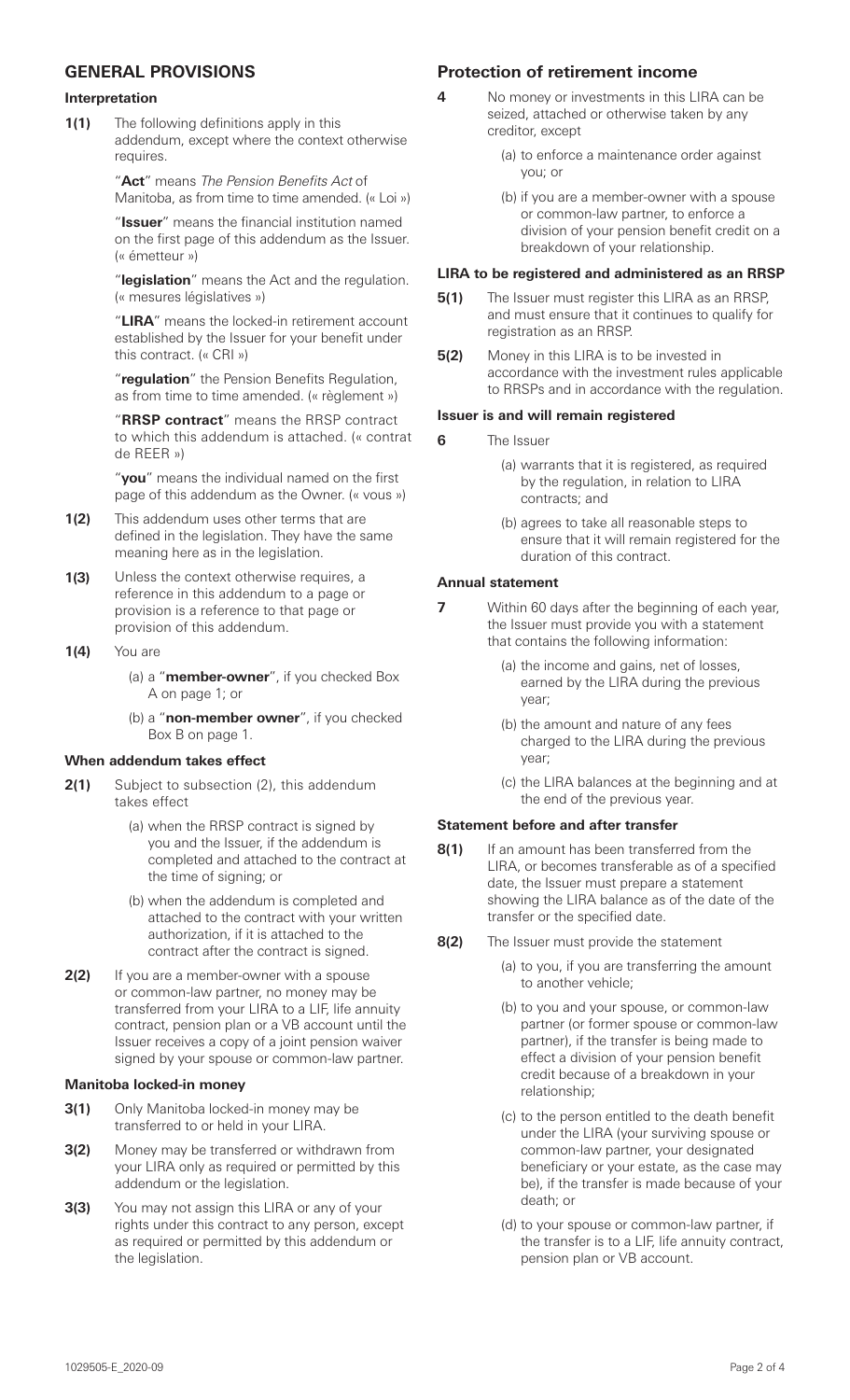## **LIRA TRANSFERS**

### **Permitted transfers to LIRA**

- **9** An amount may be transferred to this LIRA only from
	- (a) a pension plan under one of the following provisions of the Act:
		- if you are a member-owner, subsection 21(13) (transfer to LIRA after ceasing active membership), or
		- (ii) if you are a non-member-owner, subsection 21(26.2) (transfer by surviving spouse or common-law partner on pre-retirement death) or clause 31(4)(b) (transfer by person entitled to division of pension benefit credit);
	- (b) another LIRA, or a LIF or LRIF to which no amount has been transferred or contributed other than Manitoba locked-in money;
	- (c) a VB account; or
	- (d) an RRSP to which no amount has been transferred or contributed other than Manitoba locked-in money.

## **Permitted transfers to other vehicle**

- **10** An amount may be transferred from this LIRA only to
	- (a) another LIRA;
	- (b) a pension plan;
	- (c) a VB account;
	- (d) a LIF; or
	- (e) an insurer to purchase a life annuity contract.

# **Restriction against splitting LIRA**

**11** You may not transfer an amount from this LIRA if, as a result of the transfer, the amount transferred or the amount remaining in the LIRA would be eligible for withdrawal under Division 6 of Part 10 (commutation of small pension and withdrawals of small LIRAs, LIFs and LRIFs).

## **Issuer's duties when transferring to another vehicle**

- **12(1)** Before transferring an amount from the LIRA to another vehicle, the Issuer must
	- (a) be satisfied that
		- in the case of a transfer to a LIF or another LIRA, the issuer of the LIF or LIRA is registered with the Superintendent of Pensions as an issuer of that type of vehicle,
		- (ii) in the case of a transfer to a pension plan, the transfer is permitted by the terms of the plan, or
		- (iii) in the case of a transfer to an insurer, the transferred amount will be used only to purchase a life annuity contract;
	- (b) advise the issuer or administrator of the other vehicle that the amount being transferred is Manitoba locked-in money;
	- (c) be satisfied that the issuer has ascertained that receiving financial institution or pension plan administrator will treat the money as Manitoba locked-in money;
	- (d) if you are a member-owner with a spouse or common-law partner, provide to the

issuer or administrator of the other vehicle a copy of any consent or waiver provided by your spouse or common law partner in relation to the LIRA;

- (e) if you have previously made a one-time transfer under section 21.4 of the Act or Division 3 of Part 10 of the regulation, provide to the issuer or administrator of the other vehicle a copy of any statement from the Superintendent of Pensions received by the Issuer in relation to that transfer;
- (f) provide you with the statement required by section 8 (statement before and after transfer).
- **12(2)** When transferring an amount from the LIRA to another vehicle as permitted by section 10, the Issuer must comply with the applicable provisions of the legislation and the Income Tax Act (Canada).

## **Liability for failure to comply**

**13** If the Issuer transfers an amount out of the LIRA in contravention of the legislation or this addendum, the Issuer may be required by the legislation to provide, or fund the provision of, benefits that could have been provided with the proceeds of the LIRA if the transfer had not occurred.

## **Transfer of securities**

**14** When an amount is to be transferred from the LIRA to the issuer or administrator of another vehicle, the Issuer may, with your consent, effect the transfer by transferring transferable securities held by the LIRA.

# **DEATH OF OWNER**

### **Death benefit**

- **15(1)** Upon your death, the balance in the LIRA is payable as a death benefit to the person entitled to it under this section.
- **15(2)** The death benefit is payable to your surviving spouse or common-law partner if
	- (a) you are a member-owner; and
	- (b) immediately before your death, you and your spouse or common-law partner were not living separate and apart from each other by reason of a breakdown in your relationship.
- **15(3)** Subsection (2) does not apply if the Issuer has received a death benefit waiver signed the spouse or common-law partner and the waiver has not been revoked.
- **15(4)** For the purpose of subsection (3), "death benefit waiver" includes the following:
	- (a) a waiver under section 16;
	- (b) a waiver under subsection 21(26.3) of the Act in respect of a pension benefit credit to which the balance in this LIRA is directly or indirectly attributable; and
	- (c) a waiver under section 10.41 of Division 2 of Part 10 of the regulation in respect of a LIF to which the balance in this LIRA is directly or indirectly attributable.
- **15(5)** If the death benefit is not payable to your surviving spouse or common- law partner, it is payable to your designated beneficiary or, if you have not designated a beneficiary, to your estate.
- **15(6)** Within 90 days after receiving the necessary documentation, the Issuer must pay the death